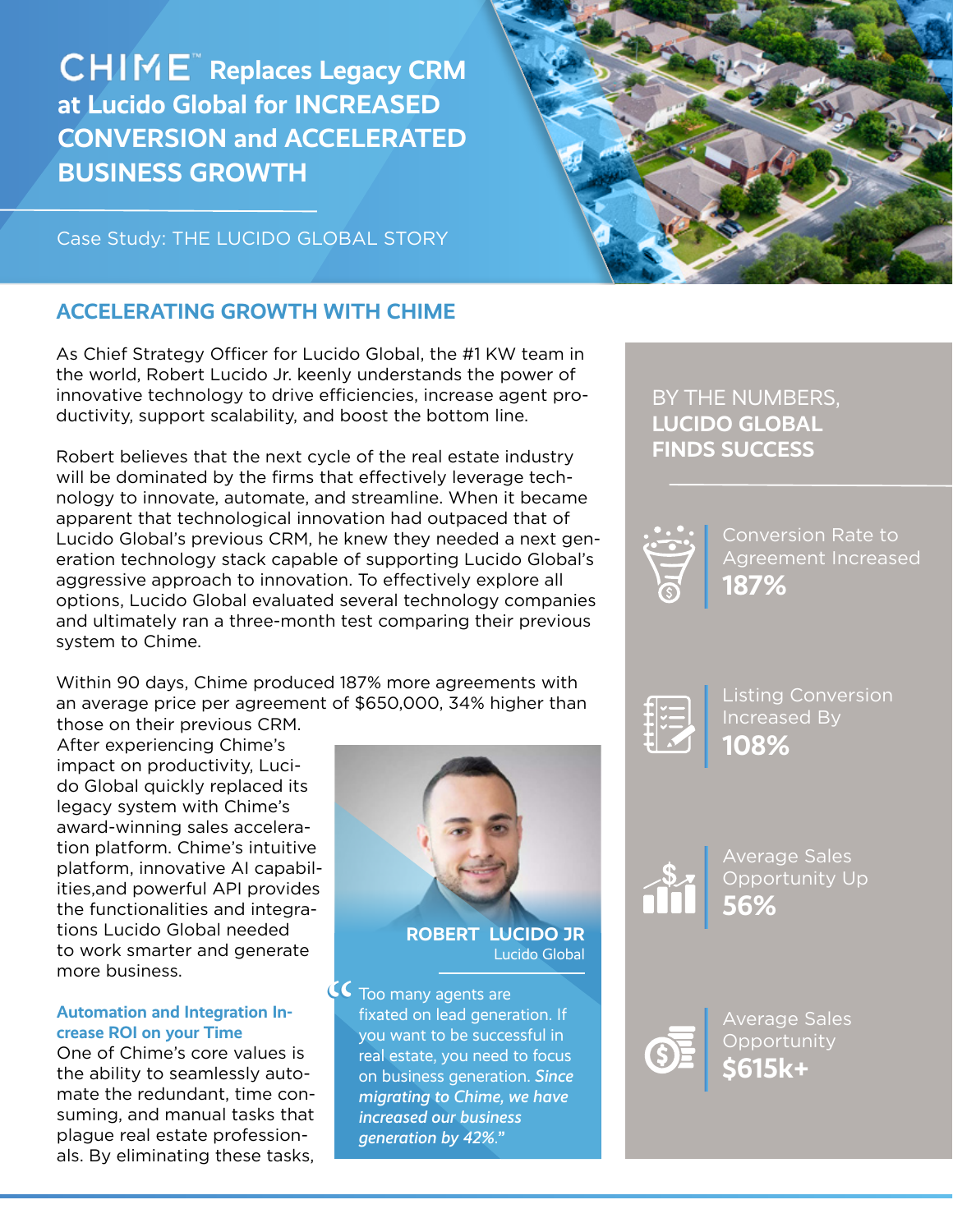

Chime now allows Lucido Global's agents to instead invest more time into revenue generating activities and client service. By relying on Chime's integrated smart dialers for example, agents expedite the rate at which they connect with leads across their database and quickly prioritize high-value leads for further engagement. Innovations such as the smart dialers have delivered both elevated efficiency and higher conversion rates.

## *Learn how Robert and his team rely on Chime's Smart Dialer for Increased Conversion*

**Secure Platform Drives Agent Adoption, Supports Retention** Robert credits Chime's ease of use, agent database privacy, and proven success as key to their improved agent adoption and agent retention. Robert makes it a priority to regularly highlight their success stories to the more than 350 Lucido agents across North America. Even agents who had never used a CRM before migrated their own private database into Chime due to their confidence in the security of the system and the opportunity to increase their income.

Lucido Global's investment in Chime also demonstrates a clear investment in its partners. By empowering agents with a market leading, integrated platform designed to help them work smarter, Lucido Global delivers value from day one, helping them to maximize both the value of their time and their income.

#### **Not your Average Smart Plan**

Chime's unique Smart Plans are the fastest way to increase conversion. With built-in capabilities to customize and vary outreach based on a lead's profile, activities, and additional insights, Chime enabled Lucido Global to consolidate more than 100 drip plans into 8 smart plans, significantly streamlining follow up and driving effective utilization.

Chime's Smart Plans also extend beyond typical lead generation activities. Unlike anything else on the market, Chime's Smart Plans can create a property alert, task list, change pipeline, or even initiate a different Smart Plan further ensuring meaningful engagement. Specifically, Lucido Global uses Smart Plans to automate database management tasks, saving agents time while ensuring their database remains as organized and as a result, as valuable as possible.

Everything we do is about **OPTI-MIZING THE VALUE OF TIME AND CHIME IS INSTRUMEN-TAL IN HELPING US ACHIEVE THIS GOAL**. Almost immediately, Chime helped us eliminate more than 41% of labor intensive, manual data entry, recouping valuable time and ensuring our agents stay focused on revenue generating activities."

 $CH115E$ 

 $\frac{1}{\sqrt{2}}$ EC<br>"

**EXECUTE OUR TEAM THE<br>
BEST CRM ON THE MARKET<br>
AT NO CHARGE.** Agents who<br>
have never used a CRM before<br>
are adopting the platform and **BEST CRM ON THE MARKET AT NO CHARGE.** Agents who have never used a CRM before are adopting the platform and others are shutting down their previous CRM in favor of Chime."

Chime also uniquely supports graphic customization, multimedia content, and third-party integrations allowing Lucido Global to deliver more value and capture increased engagement on automated communications. After overhauling their campaigns with multimedia and formatted content, the Lucido team saw their automated email open rate climb to over 30% as compared to the industry average of 19.12%.

*Check out how Lucido Global relies on Smart Plans for Open House Lead Capture*